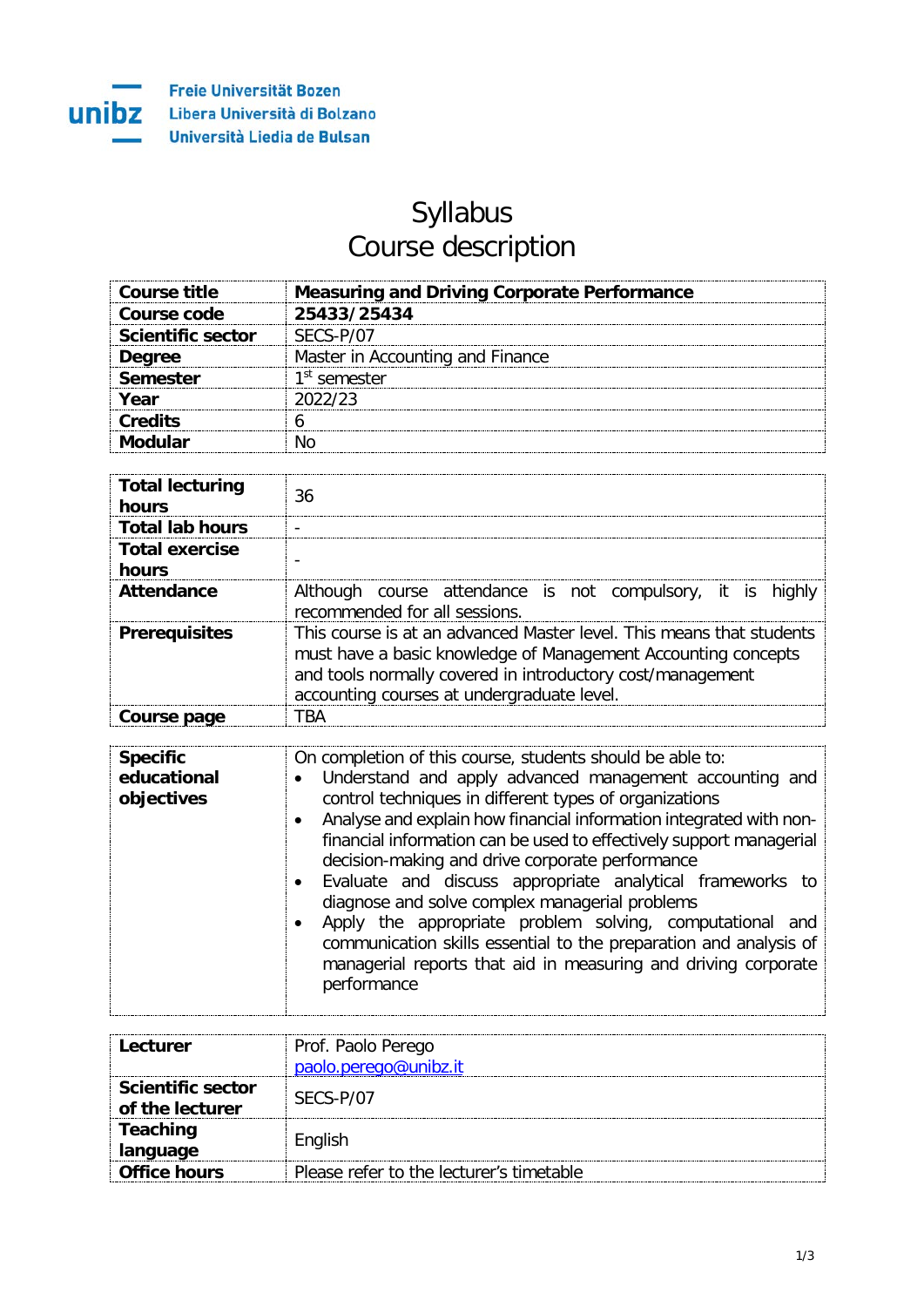| Lecturing<br>assistant    | Not foreseen                                                                                                                                                                                                                                                                                                                                                                                                                                                                                                                                                                                                                                                                                                                                                                                                                                                          |
|---------------------------|-----------------------------------------------------------------------------------------------------------------------------------------------------------------------------------------------------------------------------------------------------------------------------------------------------------------------------------------------------------------------------------------------------------------------------------------------------------------------------------------------------------------------------------------------------------------------------------------------------------------------------------------------------------------------------------------------------------------------------------------------------------------------------------------------------------------------------------------------------------------------|
| Teaching<br>assistant     | Not foreseen                                                                                                                                                                                                                                                                                                                                                                                                                                                                                                                                                                                                                                                                                                                                                                                                                                                          |
| List of topics<br>covered | This course integrates advanced managerial accounting and control topics<br>with recent techniques of financial management and strategic analysis. It<br>focuses on preparing, evaluating, and interpreting financial and non-financial<br>information for managerial decision-making and control in different types of<br>organizations (manufacturing and service companies; for-profit and not-for-<br>profit).<br>Topics covered include advanced cost allocation techniques (like Time-<br>Driven Activity-Based Costing), evaluation of financial information to support<br>project appraisal, pricing strategies, Balanced Scorecard and Strategic Maps,<br>as well as the latest techniques for customer profitability analysis and<br>customer valuation. The course also covers fundamentals of managerial<br>performance evaluation and incentive systems. |
| <b>Teaching</b><br>format | The course combines in-class explanation of the background material,<br>problem-solving and case discussions. Presentations and interactive<br>discussions are the main teaching methods used in this course.<br>Students are expected to participate actively in class work, which will give<br>them the opportunity to apply theoretical concepts to realistic business-<br>related situations. In order to benefit from this approach, it is important that<br>students come to class fully prepared.                                                                                                                                                                                                                                                                                                                                                              |

| Learning<br>outcomes | Knowledge and understanding:<br>Advanced knowledge and understanding of managerial dilemma's<br>related to the measurement and management of performance in<br>different types of organizations<br>Knowledge and understanding of the functional and dysfunctional effects<br>of internal financial and non-financial information on the behaviour of<br>managers<br>Applying knowledge and understanding:<br>Ability to apply advanced management accounting concepts and<br>techniques in several business settings<br>Ability to integrate financial information with non-financial information to<br>effectively support managerial decision-making and drive/control<br>corporate performance<br>Making judgments:<br>Ability to search for, evaluate and suggest appropriate analytical<br>frameworks to diagnose and solve multifaceted managerial problems<br>Ability to analyse complex business settings and apply appropriate<br>problem solving, computational and communication skills<br>Preparation and analysis of managerial reports that aid<br>in.<br>measuring/driving corporate performance and evaluating managerial<br>performance |
|----------------------|-----------------------------------------------------------------------------------------------------------------------------------------------------------------------------------------------------------------------------------------------------------------------------------------------------------------------------------------------------------------------------------------------------------------------------------------------------------------------------------------------------------------------------------------------------------------------------------------------------------------------------------------------------------------------------------------------------------------------------------------------------------------------------------------------------------------------------------------------------------------------------------------------------------------------------------------------------------------------------------------------------------------------------------------------------------------------------------------------------------------------------------------------------------|
|                      | Learning skills:<br>Ability to present in oral and written form an analysis of business<br>solutions in response to specific issues related to the measurement and<br>management of corporate and managerial performance                                                                                                                                                                                                                                                                                                                                                                                                                                                                                                                                                                                                                                                                                                                                                                                                                                                                                                                                  |